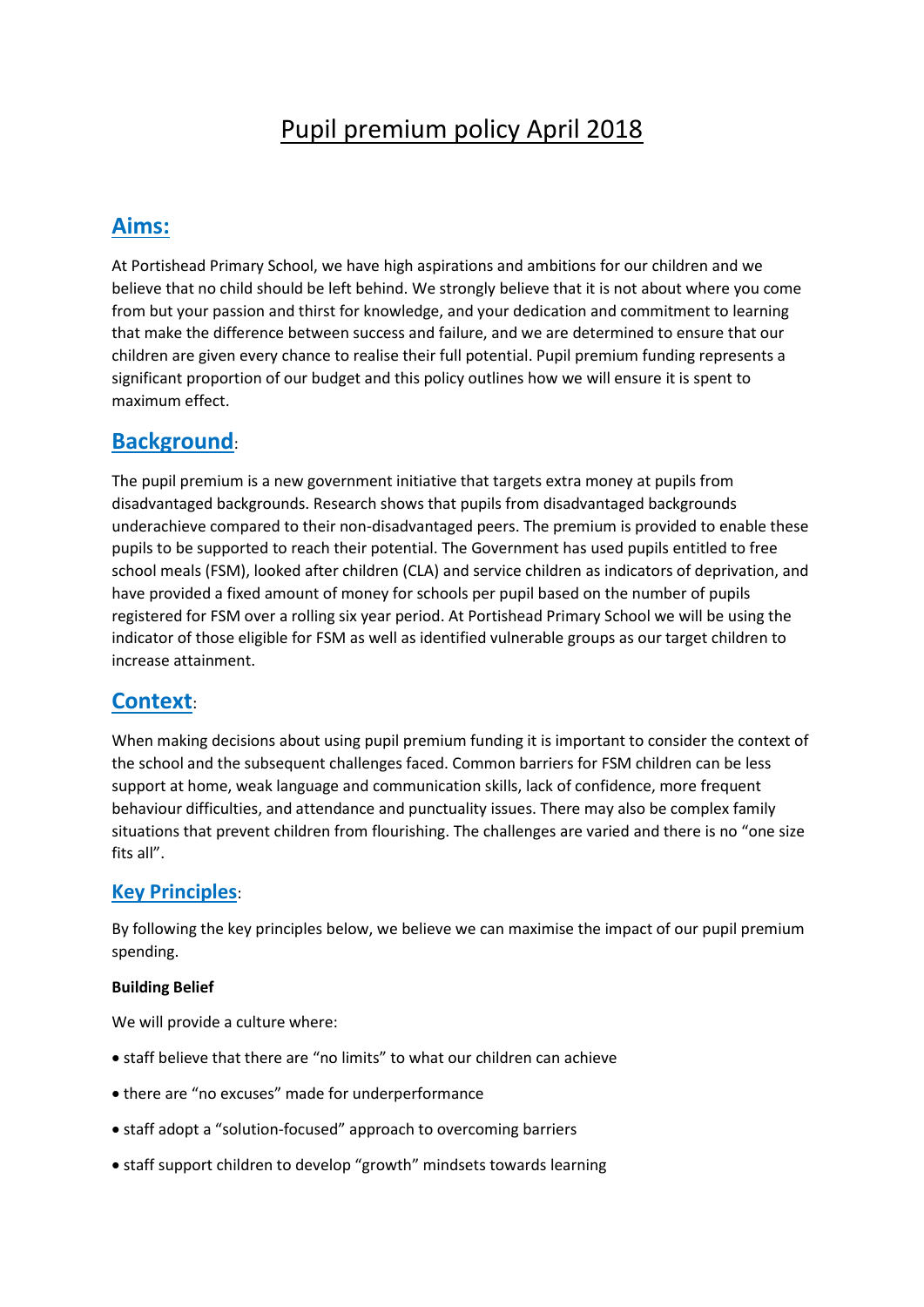#### **Analysing Data**

We will ensure that:

 All staff are involved in the analysis of data so that they are fully aware of strengths and weaknesses across the school

 We use research (e.g. Education Endowment Foundation Toolkit) to support us in determining the strategies that will be most effective

#### **Identification of Pupils**

We will ensure that:

- ALL teaching staff and support staff are involved in the analysis of data and identification of pupils
- ALL staff are aware of who pupil premium and vulnerable children are
- ALL pupil premium children benefit from the funding, not just those who are underperforming
- Underachievement at all levels is targeted (not just lower attaining pupils)

 Children's individual needs are considered carefully so that we provide support for those children who could be doing "even better if….."

#### **Improving Day to Day Teaching**

We will continue to ensure that all children across the school receive good teaching, with increasing percentages of outstanding teaching achieved by using our team leaders to:

- Set high expectations
- Address any within-school variance
- Ensure consistent implementation of the non-negotiables, e.g. marking and guided reading
- Share good practice within the school and draw on external expertise
- Provide high quality CPD
- Improve assessment through joint levelling and moderation

#### **Increasing learning time**

We will maximise the time children have to make progress through:

- Improving attendance and punctuality
- Providing earlier intervention (KS1 and EYFS)
- Extended learning out of school hours

#### **Individualising support**

"There's no stigma attached to being in an intervention in this school. Everyone needs something, whatever that might be, and so they're all getting something somewhere." We will ensure that the additional support we provide is effective by:

Looking at the individual needs of each child and identifying barriers to learning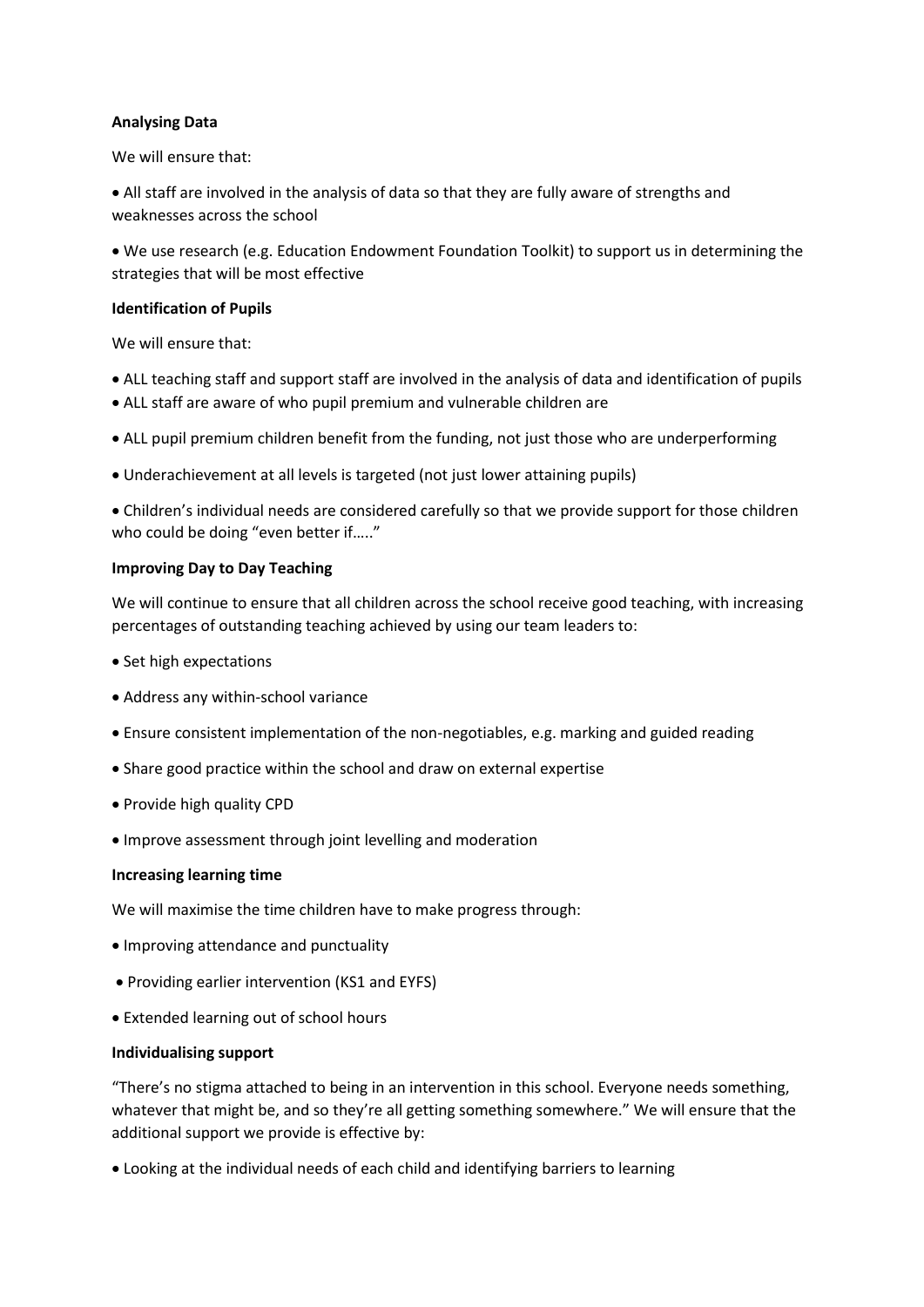- Ensuring additional support staff and class teachers communicate regularly
- Using team leaders to provide high quality interventions across their phases
- Matching the skills of the support staff to the interventions they provide
- Working with other agencies to bring in additional expertise
- Providing extensive support for parents o to develop their own skills

• Tailoring interventions to the needs of the child (e.g. Targeted maths sessions in the afternoons for children who struggle in the main lesson)

• Recognising and building on children's strengths to further boost confidence

#### **Going the Extra Mile**

In our determination to ensure that ALL children succeed we recognise the need for and are committed to providing completely individualised interventions for set periods of time to support children in times of crisis.

### **Monitoring and Evaluation:**

We will ensure that:

 A wide range of data is used – achievement data, pupils' work, observations, learning walks, case studies, and staff, parent and pupil voice

 Assessment data is collected frequently so that the impact of interventions can be monitored regularly

Assessments are closely moderated to ensure they are accurate

 Teaching staff and support staff attend and contribute to pupil progress meetings each term and the identification of children is reviewed

- Regular feedback about performance is given to children and parents
- Interventions are adapted or changed if they are not working
- A designated member of the SLT maintains an overview of pupil premium spending
- A governor is given responsibility for pupil premium

### **Reporting**:

When reporting about pupil premium funding we will include:

- information about the context of the school
- objectives for the year or reasons for decision making or analysis of data
- nature of support and allocation
- an overview of spending o Total PPG (pupil premium grant) received